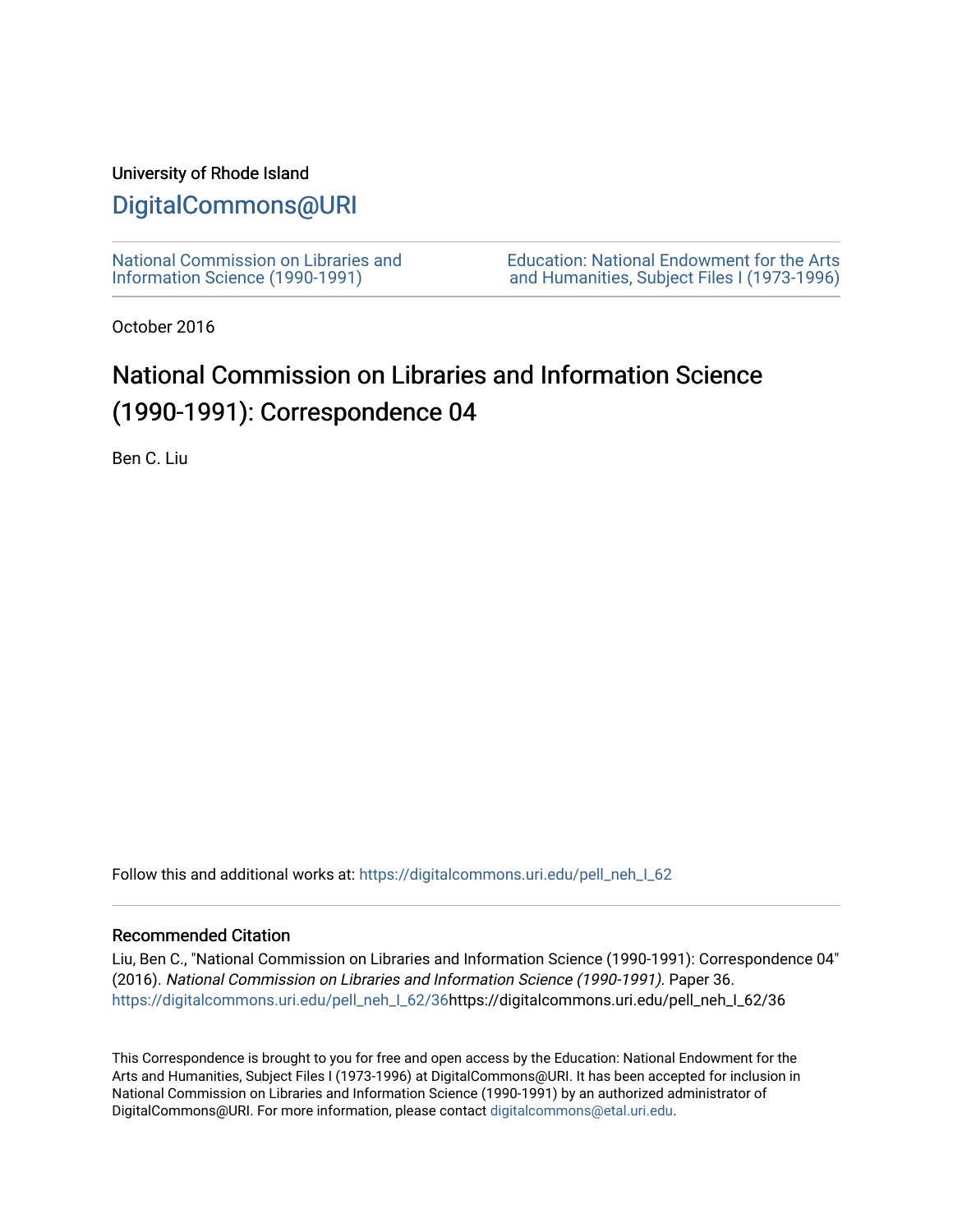$\mathcal{L} = \{1, 2, \ldots, n\}$ 

國立臺灣大學管理學院  $\lambda$ National Taivan University 臺 北 市 羅 斯 福 路 四 段 一 號 \ 1 Roosevelt Road Sect.4 Taipei, Taiwan 10764. Republic' of China Tel: (02) 3630231-2780, 2781, 3166 Fax: (02) 3632082 Telefax Transmission Ban  $C$  Liu Fax (02)363-2082; Id. (02)733-9452 Fron: Merman, U.S. Sande Committee  $To:$ Co. /Dept.: on Labor and Human Resource  $774 - 5128$  Tel. No (202)24 Fax No.:  $202$ Oct 19, 1991 Date: (This transmission consists of  $\mathcal S$  page(s) including this covering page. / 傳送之資料連同本頁共計 貫。 J Namination to National Commission on Libraries Subject: and Information Secondes. With Reference to financial Cartributions, see, page 1; see 2 for published writings

3632082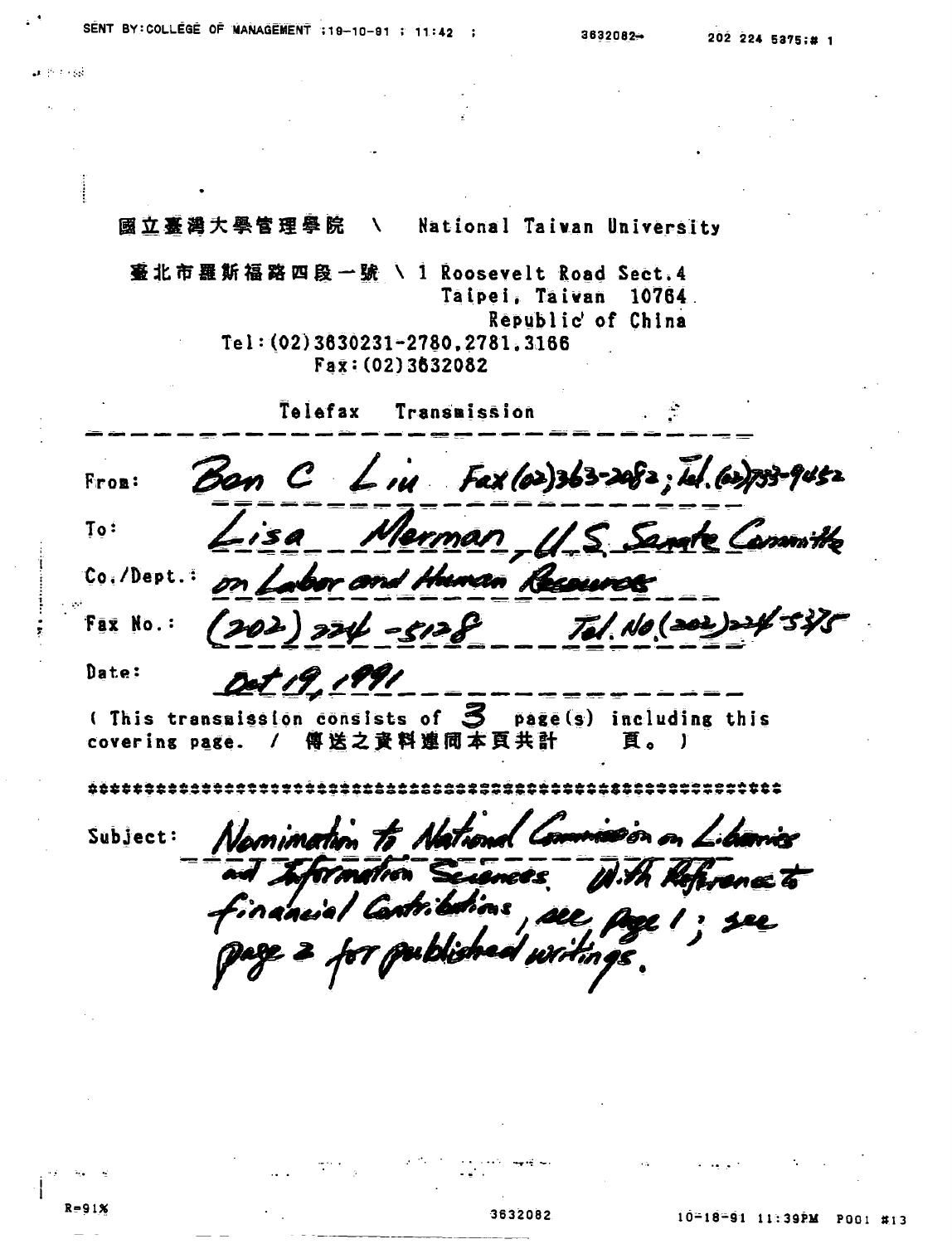Political Affiliations and Adinties of Ban C Line . Republican National Committee, Member (Contibution limited to membership awes, ranging from the 5 4100 m the pad s'years) " Presidential Tack Force, member (contribution limited  $160<sup>2</sup>$  for the past 5 years) 3. Republican Senatorial Juner Circle (joined in 1990 and paid partial dues of 2500) 4. National Republican Asian Assembly (poined in 1989 and poid chapter manibership due of tasol per year des conference fèes) 5. Jim Edgar for Governor Committee ( Contributed  $$100^{22}$  in 1990) 6. Congressman Herrisfauell's Cammittee (Cartistal \$200 DI250 jointly with others per year since 1985) 7. State Senator Tudy Barr Topiska's Committee<br>(Contributed in varying amount ranging<br>promt 20<sup>2</sup> to \$100<sup>00</sup> for tickets sidee  $1986)$ 

Tis du 0/19/91